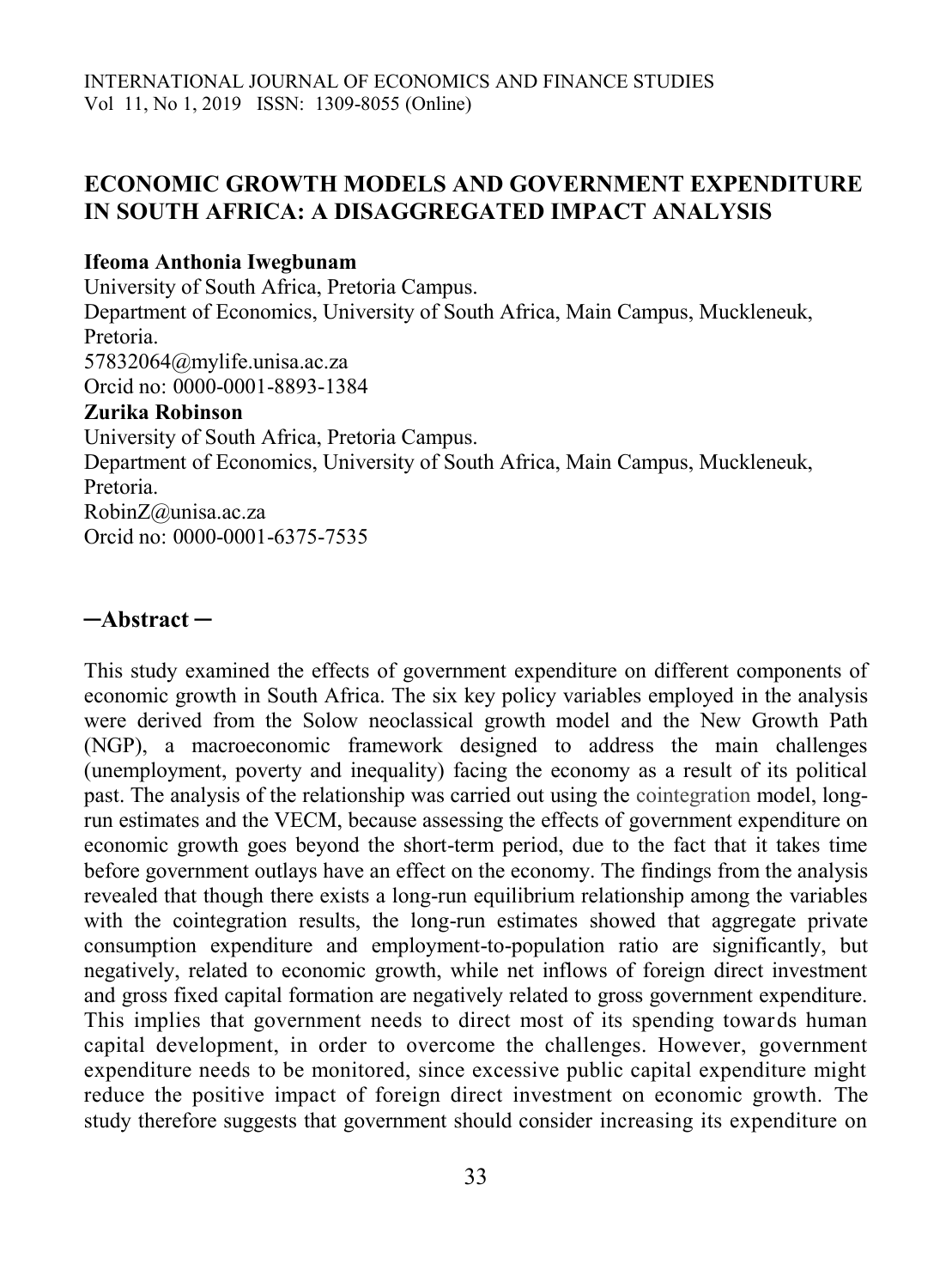the significant variables that support labour and capital development, in order to enhance economic growth in South Africa.

**Key Words:** Government expenditure, economic growth models, government policy, VECM, South Africa

**JEL Classification:** H53, H54, G28, C32, O10.

# **1. Introduction and background**

Since the dawn of democracy in South Africa, economic policy has been preoccupied with the issue of an all-inclusive and balanced growth, which gives priority to increasing economic performance. Although government has continued to design policies that will help to curb the three main challenges facing the economy, namely unemployment, poverty and inequality, the ripple effects associated with the country's political past have continued to jeopardise these efforts. Again, the gap between the sophisticated formal economy and the second informal economy, which is characterised by the three main challenges keep on widening. Therefore, the quest for equitable and sustainable economic conditions for the previously marginalised majority has challenged the structure of government expenditure in South Africa. This implies that it will be imperative to reassess the level of relationship between government expenditure and the key policy variables in South Africa.

Government expenditure, as the instrument for economic adjustment, is well known for having an effect on economic growth (Kolawole & Odubunmi, 2015:444). However, economic adjustment can only happen with productive growth models. The better known growth model theorists, such as Harrod-Domar (1939; 1946), Solow and Swan (1956), Romer (1986) and Lucas (1988), amongst others, all came to the conclusion respectively that capital accumulation, labour, technology and innovation through research and development are the main components of economic growth. Building on these growth models, Barro (1990) designed a model of government expenditure in a theory of endogenous growth, whereby the long-run rate of growth depends on the structure of government expenditure, which is classified as being either productive or non-productive. This implies that for government expenditure to achieve the desired economic performance, models that apply to a country's spe cific needs have to be considered. Literature from Wu et al., (2010) and Agostino et al., (2016) conducted in relation to developed and developing countries support these views and explain that the growth models adopted by developed economies might not yield the same favourable results in the developing world. In the South African context, not much was done to extend increased government expenditure to the black majority in the country during the pre-1994 period. However, after independence,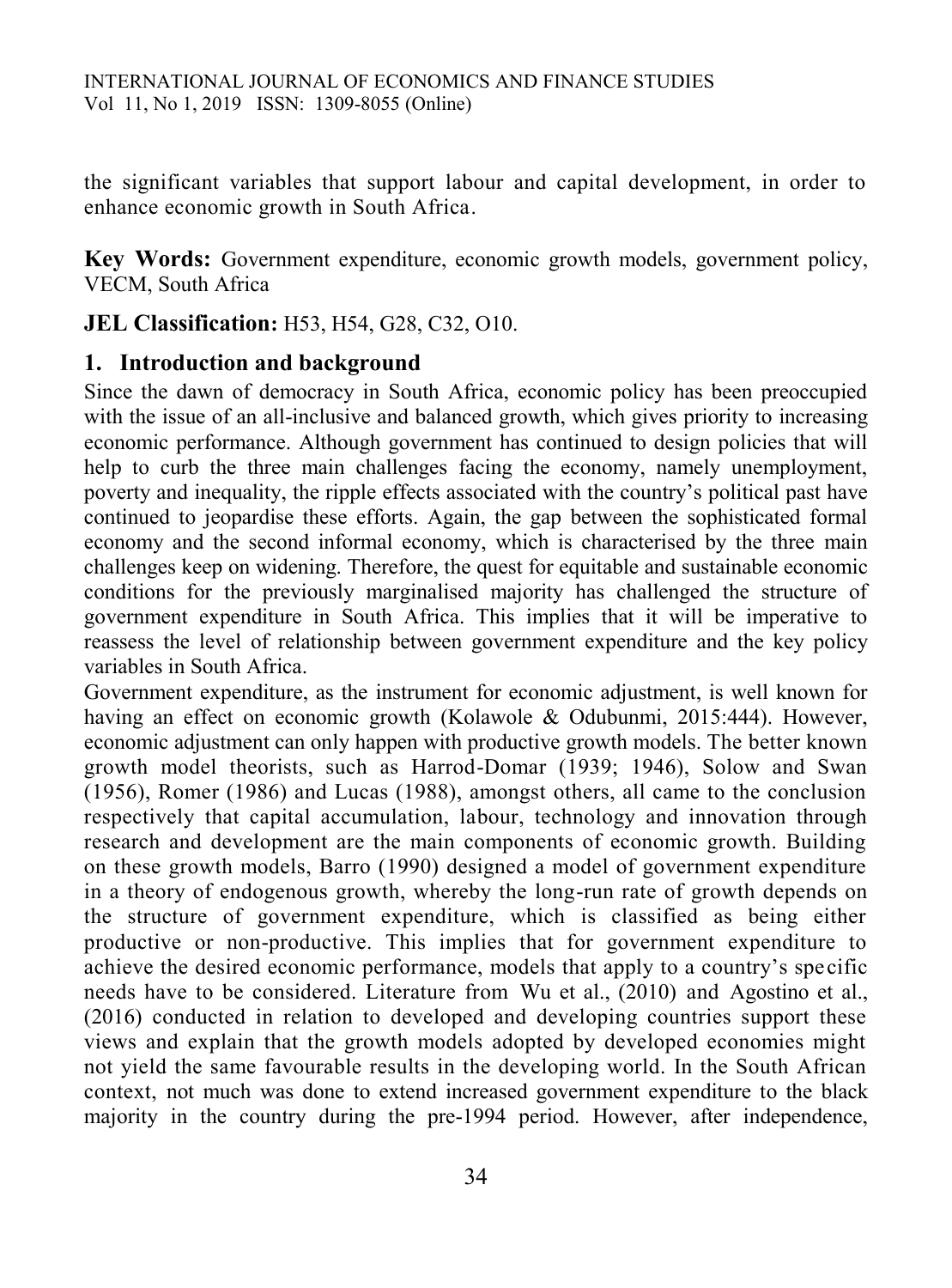government expenditure, both recurrent and capital, increased significantly due to various macroeconomic policies, namely RDP, GEAR, ASGISA, NGP and the NDP, which were designed by government to make the economy all-inclusive (Moyo and Mamabolo, 2014). The overall government consumption expenditure as a percentage of GDP in South Africa was 13% in 1970, which was the lowest for the period 1970 to 2016. Thereafter, it increased to 14% in 1980, 20% in 1990, and reached an all-time high (since 1960) of 21% in 2009.

Within the fiscal years of 2013 and 2014, the overall budget rose to R1.15 trillion, with R682 billion being allocated to social spending, which includes education, health, housing and social grants, amongst others. This expenditure increase is in line with global studies like Carter, (2013) and Suanin, (2015) which support the theory of a positive relationship between government expenditure and improved economic growth. Among the intervention policies developed in the post-apartheid era is the New Growth Path (NGP), an initiative developed by the government in 2010, with the aim of creating more employment opportunities and reducing unemployment by 10% by 2020 (Zarenda, 2013). Based on Vernon's product life cycle theory (1993), Ajudua and Ojima, (2015) and Kolawole and Odubunmi, (2015) have opposing views on the importance of FDI as an avenue for the transfer of technology and whether it contributes more to economic performance than domestic investment. In terms of the gross fixed capital formation, Gibeseu (2010) and Uneze (2013) identified the existence of a cointegrating relationship between government expenditure and capital formation. The employment-to-population ratio was considered based on the assumptions that the factors of production require human capital in either the process of product development or in providing services to meet aggregate demands (Ajakaiye et al., 2016). Investigating Keynes' (1936) proposed link between aggregate private consumption expenditure, studies such as Karim et al. (2010) and Nasir (2012) amongst others supported the argument regarding the importance of household consumption in increasing productivity levels and enhancing economic performance.

Empirical studies conducted in relation to the South African economy (Fedderke et al., 2006; Chipaumire et al., 2014; Mosikari and Matlwa, 2014 and Odhiambo, 2015) provide an in-depth analysis of the relationship between aggregate and disaggregated government expenditure and economic growth, or their direction of causality, but do not consider whether the South African government is applying an effective policy framework. This implies that previous studies have not helped to answer the question as to how government will be able to identify the core areas where increased expenditure can be most productively employed, in order to curb the inefficiencies existing in the economy. To examine whether government outlays are directed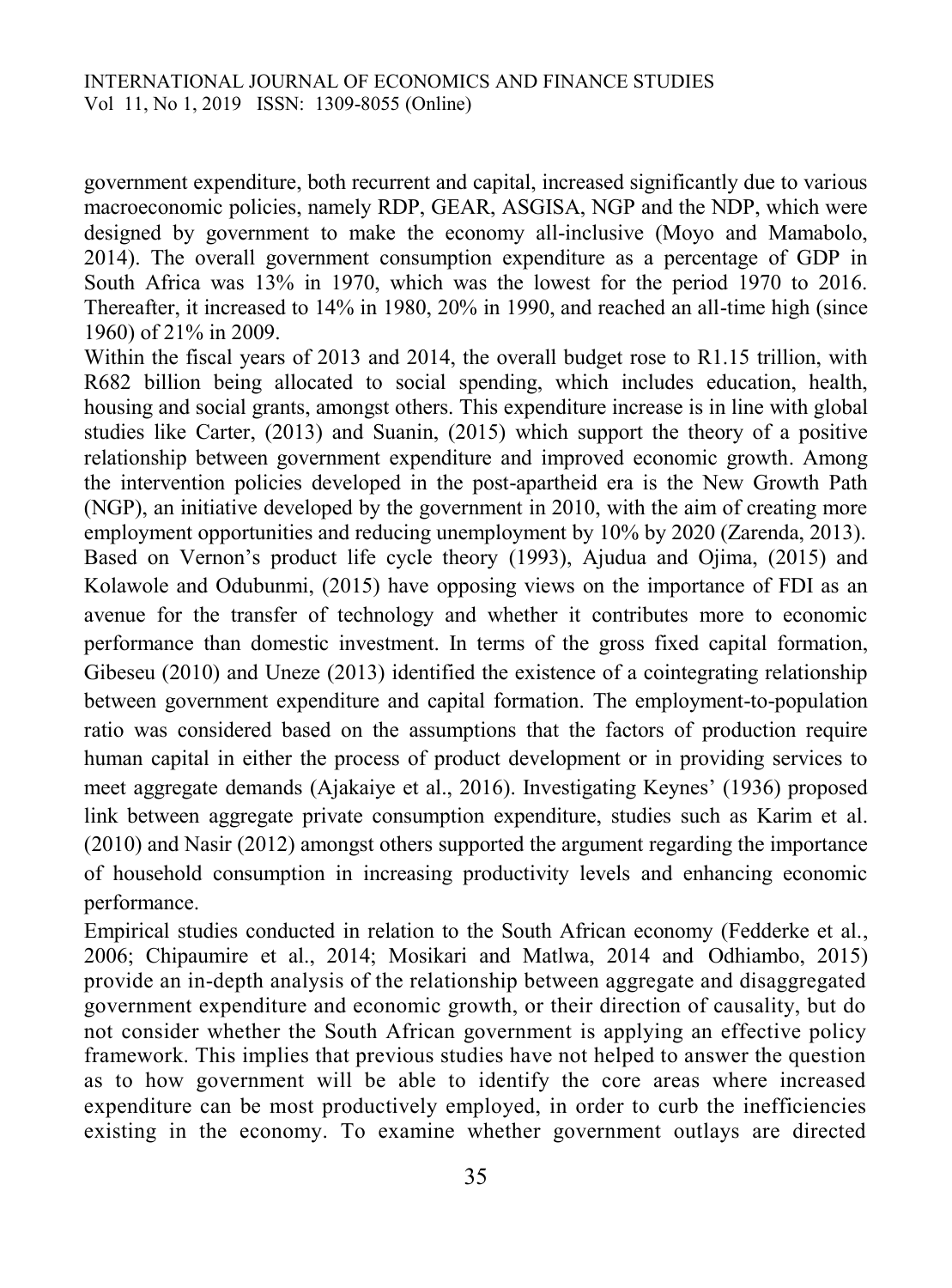towards the right policy framework, the existence of a long-run relationship among the variables needs to be established, and whether the relationship is positive or not. Moreover, isolating the precise effects of government expenditure on aggregate economic performance might be impossible without considering the structure of this expenditure. In this regard, results have been somewhat inconclusive, which has left gaps that need to be filled in terms of understanding the effects of government expenditure on different components of economic growth in South Africa. This study is different from other studies, in that it empirically examined the externality effects of government expenditure on the adopted key policy variables, as contained in the NGP (2010) and Solow's neoclassical growth model.

The remainder of the study is arranged as follows: section 2 presents the theoreti cal framework, methodology and estimation techniques used in the study, as well as the data analysis. The estimation results are discussed in section 3, and section 4 concludes the study with policy recommendations.

### **2. Theoretical framework, methodology and data analysis**

### **2.1Theoretical Framework**

(2.1)

The theoretical framework adopted for this study is the Solow neoclassical growth model, which was developed by Solow and Swan (1956). The ideology behind the model is that all countries possess identical aggregate production functions, and that the three factors that drive economic growth in any economy are technology, capital, and the labour force. This means that economies will conditionally converge at the same level of income, if they have the same rate of savings, depreciation, labour force growth and productivity growth (Durlauf et al., 2001). Liu (2007) and Keita (2016) employed this framework to analyse models of economic growth in South Africa and other African countries, and concluded that much still needs to be done in terms of improving human capital accumulation through research and development. Thus, the equation for the Solow neoclassical growth model is given as:

$$
\Delta k = sf(k) - (\delta + n)k
$$

The growth of the capital-labour ratio is represented by  $k$ , which is regarded as capital deepening in the model. It shows that the growth of k depends on savings  $sf(k)$ , after allowing for the amount of capital required to service depreciation,  $\delta k$ , and providing the existing amount of capital per worker to net new workers joining the labour force,  $nk$ .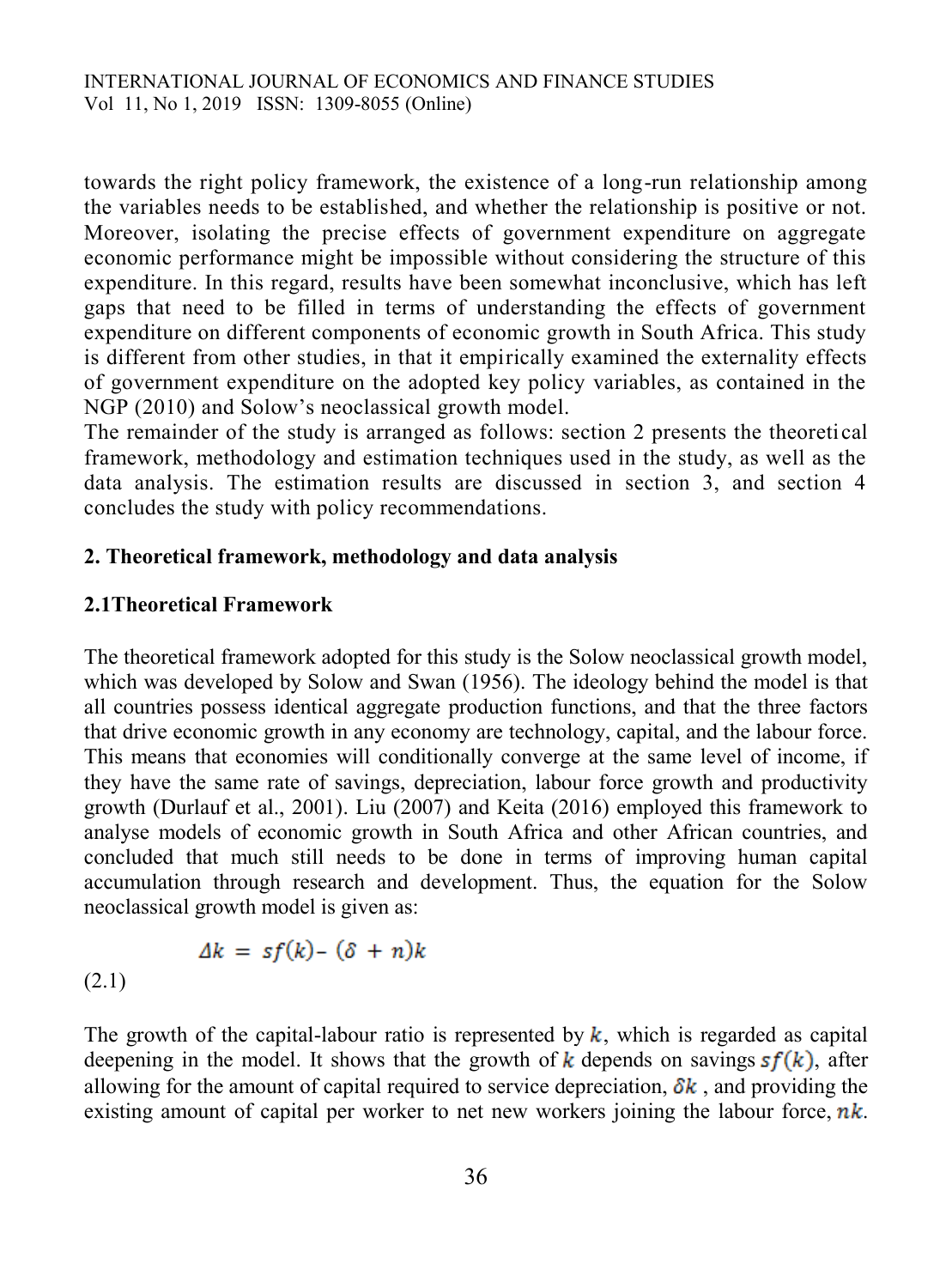For the purpose of this study, the variables estimated were derived from the Solow neoclassical growth model and the NGP key policy variables. Thus, the variables adopted in this study are as follows: gross government expenditure, aggregate private consumption expenditure, gross fixed capital formation, employment to population ratio, and net inflows of foreign direct investment due to their relationship with the structure of the South African economy.

# **2.2 Methodology**

This study adopted the vector error correction mechanism (VECM) by Johansen (1995). The reason for choosing this technique is that assessing the effects of government expenditure on economic growth models goes beyond the short-term, since it takes time before government outlays have an effect on the economy. The procedure for using the VECM technique starts with the unit root test, in order to determine if the variables are of order 1[0] or 1[1]. This study conducted the unit root test using both the Augmented Dickey Fuller (ADF) (1971, 1981) approach and the Philips-Perron (PP) (1988) approach. The cointegration analysis introduced by Granger (1981) and Engle and Granger (1987), and then Johansen and Juselius (1990), was employed. The model assumes that if two integrated variables share a common stochastic trend, such that a linear combination of these variables is stationary, then there is the presence of cointegration (Lutkepohl and Kilian, 2016).

In a situation whereby the variables under consideration are cointegrated, the vector error correction model (VECM) will be applied in the model to evaluate the properties of the cointegrated series, as done in this study. Based on the cointegration test performed, longrun estimates were used to further detect the magnitude of these relationships.

From the Solow neoclassical model in equation 2.1 and the NGP models, the estimation model for this study was specified as follows:

# $GDP = F(PEXP, GEXP, CAP, LAB, FDI)$

(2.2)

The equation above implies that gross domestic product is a function of PEXP, GEXP, CAP, LAB, and FDI. In other words, GDP is the dependent variable, while  $PEXP$ ,  $GEXP$ ,  $CAP$ ,  $LAB$ ,  $FDI$  are the independent variables. To represent all those factors that affect government expenditure, but which were not explicitly taken into account, the error term is introduced into the model. From equation (2.2), the model specification is given as: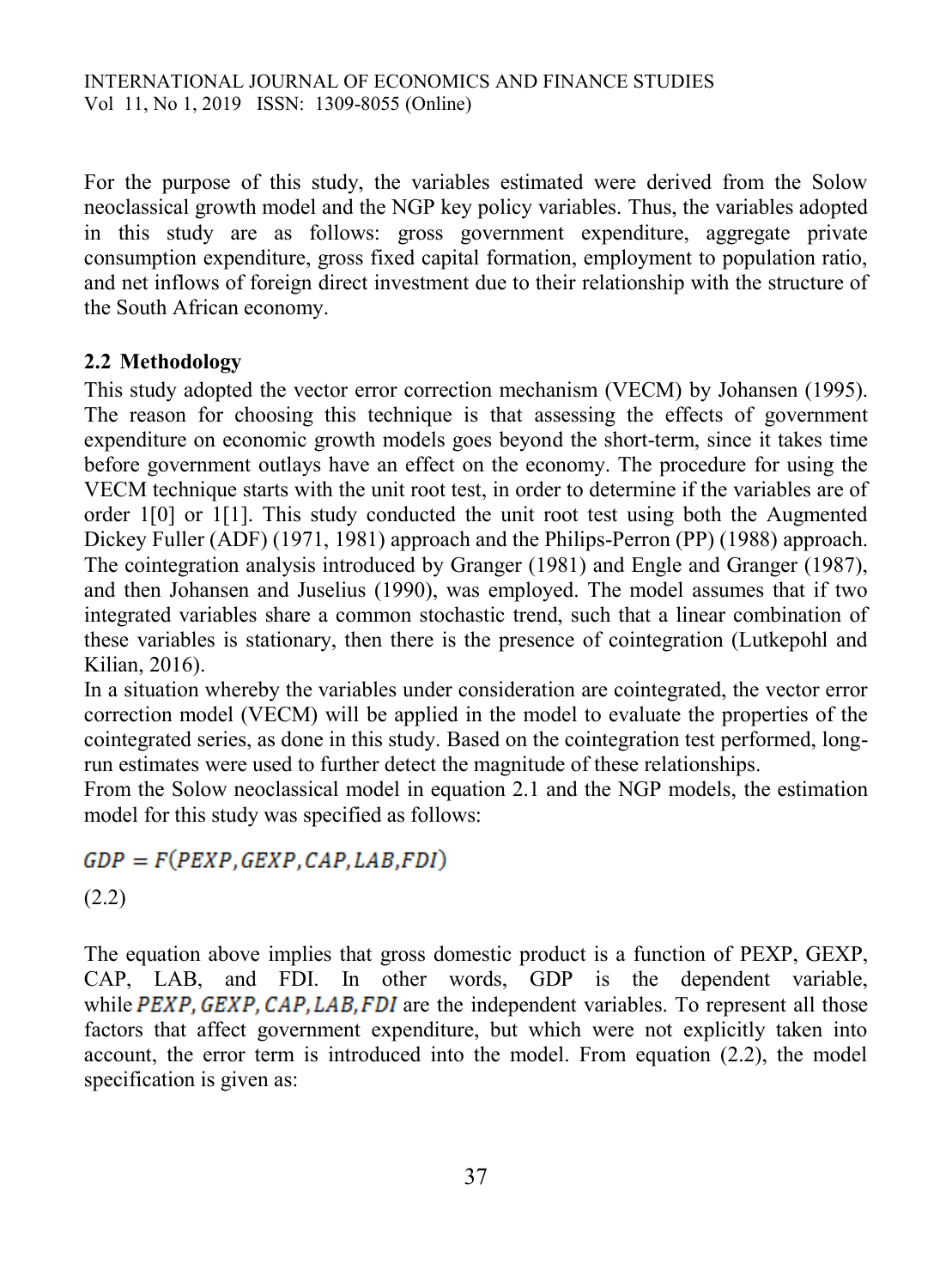# $GDP = \beta_0 + \beta_1 PEXP + \beta_2 GEXP + \beta_3 CAP + \beta_4 LAB + \beta_5 FDI + \varepsilon_t$ (2.3)

In light of the model specified above, the variables used in this study are as follows: aggregate private consumption expenditure proxy for household consumption expenditure (PEXP), gross government expenditure proxy for total government expenditure (GEXP recurrent and capital), gross fixed capital formation proxy for physical capital stock (CAP), employment to population ratio proxy for level of employment (LAB), and net inflows of foreign direct investment proxy for technology transfer (FDI).

To control for huge disparities among the series, all the variables were transformed into logarithms. Therefore, the model will be a log-linear model, and equation (2.3) is expressed as follows:

 $LN$  *GDP*<sub>t</sub> =  $\beta_0$  +  $\beta_1LN$  *PEXP*<sub>t</sub> +  $\beta_2LN$  *GEXP*<sub>t</sub> +  $\beta_3LN$  *CAP*<sub>t</sub> +  $\beta_4LN$  *LAB*<sub>t</sub> +  $\beta_5FDI$ ,  $+\mathcal{E}_t$ (2.4)

Where  $GDP<sub>t</sub>$  is the growth rate of the real GDP in time t as a measure of economic growth,  $PEXP<sub>r</sub>$  represents the aggregate private consumption expenditure at time t,  $GEXP<sub>t</sub>$  is the gross government expenditure at time  $I<sub>t</sub>$ .  $CAP<sub>t</sub>$  is the gross fixed capital formation at time  $_{t}$ ,  $LAB_{t}$  is the employment-to-population ratio at time  $_{t}$ ,  $FDI_{t}$  represents the net inflows of foreign direct investment at time  $_{t_i}$  and  $\varepsilon_t$  is the error term of the stochastic variable, which considers inexact relationships between economic variables.  $\beta_0$ ,  $\beta_1$ ,  $\beta_2$ ,  $\beta_3$ ,  $\beta_4$  and  $\beta_5$  are the unknown parameters to be estimated.

### **2.3 Data analysis**

The empirical analysis carried out in this study employed quarterly time series data which covers the period 1970Q1 to 2016Q4, based on the availability of data. The data was sourced from the South African Reserve Bank database (2017). In addition, the method of extrapolation and interpolation was applied to generate the missing values in the series, since the data for net inflows of foreign direct investment (FDI) was only available from 1985 to 2016, whereas the study covered the period from 1970Q1 to 2016Q4.

### **3 Empirical analysis**

### **3.1 Unit root test results**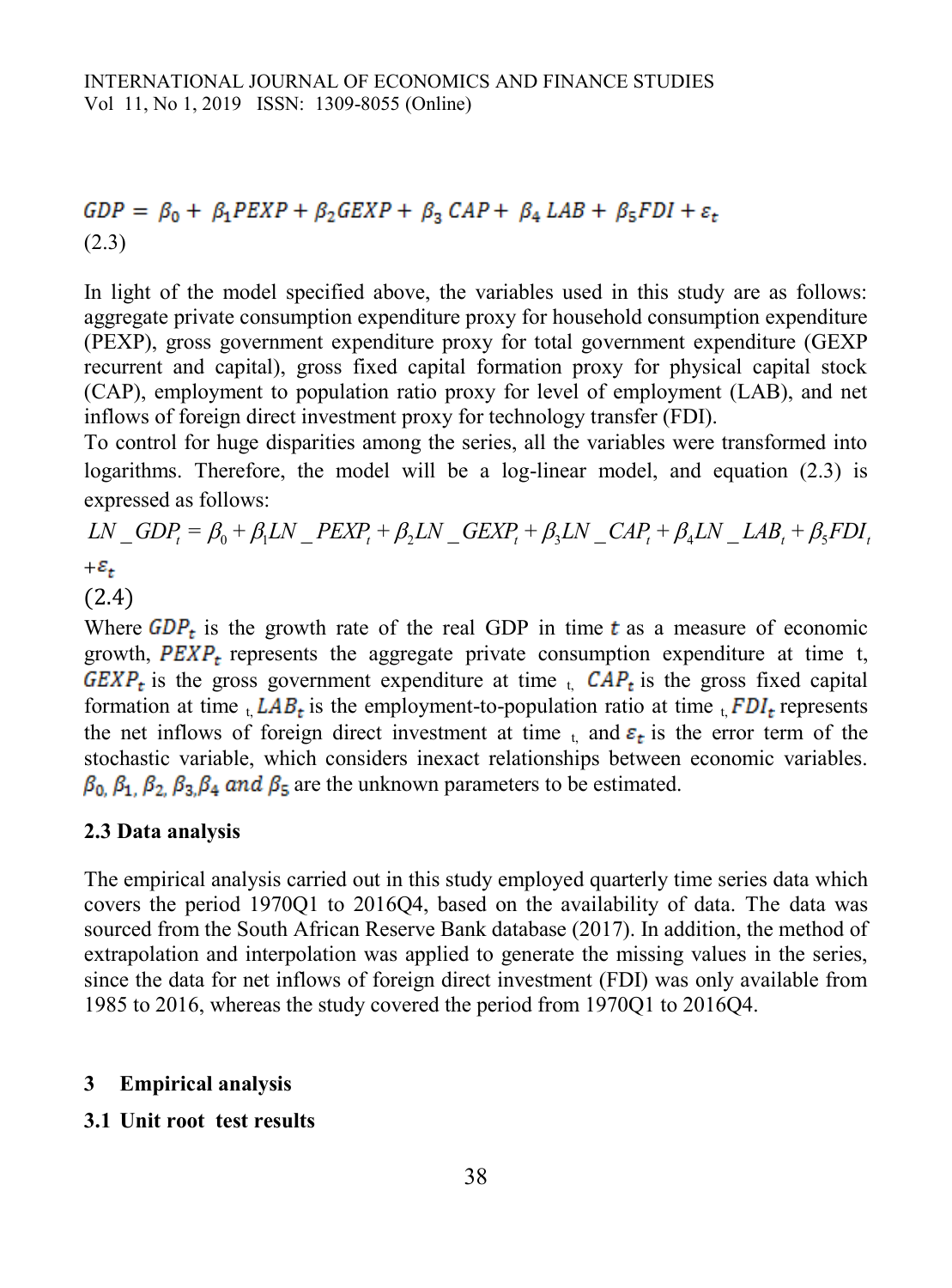Applying empirical techniques to time-series data requires an analysis of the time series properties of the variables, in order to determine the order of integration for multivariate series. Table 1 below presents the unit root test results for the variables that were considered.

|               |             |     | <b>ADF</b>     |                | <b>PP</b>      |                         |                      |
|---------------|-------------|-----|----------------|----------------|----------------|-------------------------|----------------------|
|               |             |     | Level          | <b>First</b>   | Level          | <b>First difference</b> | Order of integration |
| <b>Series</b> | Model       |     |                | difference     |                |                         | I(d)                 |
| <b>GDP</b>    | <b>None</b> |     | 4.314276       | $-4.997578***$ | 4.355800       | $-8.672438***$          | I(1)                 |
|               |             |     | (1.0000)       | (0.0000)       | (1.0000)       | (0.0000)                |                      |
|               | Constant    |     | $-0.412420$    | $-10.35813***$ | $-0.592723$    | $-10.61092***$          | I(1)                 |
|               |             |     | (0.9033)       | (0.0000)       | (0.8681)       | (0.0000)                |                      |
|               | Constant    | and | $-1.553294$    | $-10.33125***$ | $-1.734960$    | $-10.58704***$          | I(1)                 |
|               | trend       |     | (0.8075)       | (0.0000)       | (0.7319)       | (0.0000)                |                      |
| <b>PEXP</b>   | <b>None</b> |     | $-2.029204**$  | $-1.180606$    | $-5.464660***$ | $-3.123529***$          | I(1)                 |
|               |             |     | (0.0410)       | (0.2169)       | (0.0000)       | (0.0019)                |                      |
|               | Constant    |     | $-6.065199***$ | $-4.171983***$ | $-4.033385***$ | $-11.83457***$          | I(1)                 |
|               |             |     | (0.0000)       | (0.0010)       | (0.0016)       | (0.0000)                |                      |
|               | Constant    | and | 2.127086       | $-11.80735***$ | 1.213280       | $-12.62323***$          | I(1)                 |
|               | trend       |     | (1.0000)       | (0.0000)       | (1.0000)       | (0.0000)                |                      |
| <b>GEXP</b>   | <b>None</b> |     | $-3.962626***$ | $-2.290501**$  | $-9.916996***$ | $-11.19561***$          | I(1)                 |
|               |             |     | (0.0001)       | (0.0216)       | (0.0000)       | (0.0000)                |                      |
|               | Constant    |     | $-4.476359***$ | $-5.223749***$ | $-4.150595***$ | $-15.16693***$          | I(1)                 |
|               |             |     | (0.0003)       | (0.0000)       | (0.0010)       | (0.0000)                |                      |
|               | Constant    | and | 0.496655       | $-13.03684***$ | 0.159997       | $-16.53575***$          | I(1)                 |
|               | trend       |     | (0.9993)       | (0.0000)       | (0.9976)       | (0.0000)                |                      |
| <b>CAP</b>    | <b>None</b> |     | $-4.874861***$ | $-3.216789***$ | $-7.475165***$ | $-9.279811***$          | I(1)                 |
|               |             |     | (0.0000)       | (0.0014)       | (0.0000)       | (0.0000)                |                      |
|               | Constant    |     | $-1.812439$    | $-7.184414***$ | $-2.226990$    | $-12.52570***$          | I(1)                 |
|               |             |     | (0.3736)       | (0.0000)       | (0.1975)       | (0.0000)                |                      |
|               | Constant    | and | $-2.756556$    | $-7.393234***$ | $-2.405193$    | $-12.65194***$          | I(1)                 |
|               | trend       |     | (0.2155)       | (0.0000)       | (0.3757)       | (0.0000)                |                      |
| LAB           | <b>None</b> |     | 2.574725       | $-5.034397***$ | 3.324823       | $-8.305290***$          | I(1)                 |
|               |             |     | (0.9977)       | (0.0000)       | (0.9998)       | (0.0000)                |                      |
|               | Constant    |     | $-3.261152**$  | $-5.797297***$ | $-4.217216***$ | $-9.414036***$          | I(1)                 |
|               |             |     | (0.0182)       | (0.0000)       | (0.0008)       | (0.0000)                |                      |
|               | Constant    | and | $-2.303753$    | $-6.363741***$ | $-2.623896$    | $-9.998850***$          | I(1)                 |
|               | trend       |     | (0.4294)       | (0.0000)       | (0.2703)       | (0.0000)                |                      |
| <b>FDI</b>    | <b>None</b> |     | $-2.615975***$ | $-12.04296***$ | $-9.880227***$ | $-95.28429***$          | I(1)                 |
|               |             |     | (0.0090)       | (0.0000)       | (0.0000)       | (0.0001)                |                      |
|               | Constant    |     | $-6.450786***$ | $-12.01347***$ | $-10.84343***$ | $-104.1280***$          | I(1)                 |
|               |             |     | (0.0000)       | (0.0000)       | (0.0000)       | (0.0001)                |                      |
|               | Constant    | and | $-12.25480***$ | $-11.97953***$ | $-12.27131***$ | $-102.9827***$          | I(1)                 |
|               | trend       |     | (0.0000)       | (0.0000)       | (0.0000)       | (0.0001)                |                      |

#### **Table 1: Unit root test results**

**Notes: Null: Unit root (Automatic - based on SIC, maxlag=14): ADF (t-statistic)** 

**Null: Unit root (Newey-West automatic using Bartlett kernel): PP (adjusted t-statistic)**

**\*\*\*, \*\* and \* are 1%, 5% and 10% significance levels respectively**

**Source: Author's calculation using Eviews 7.**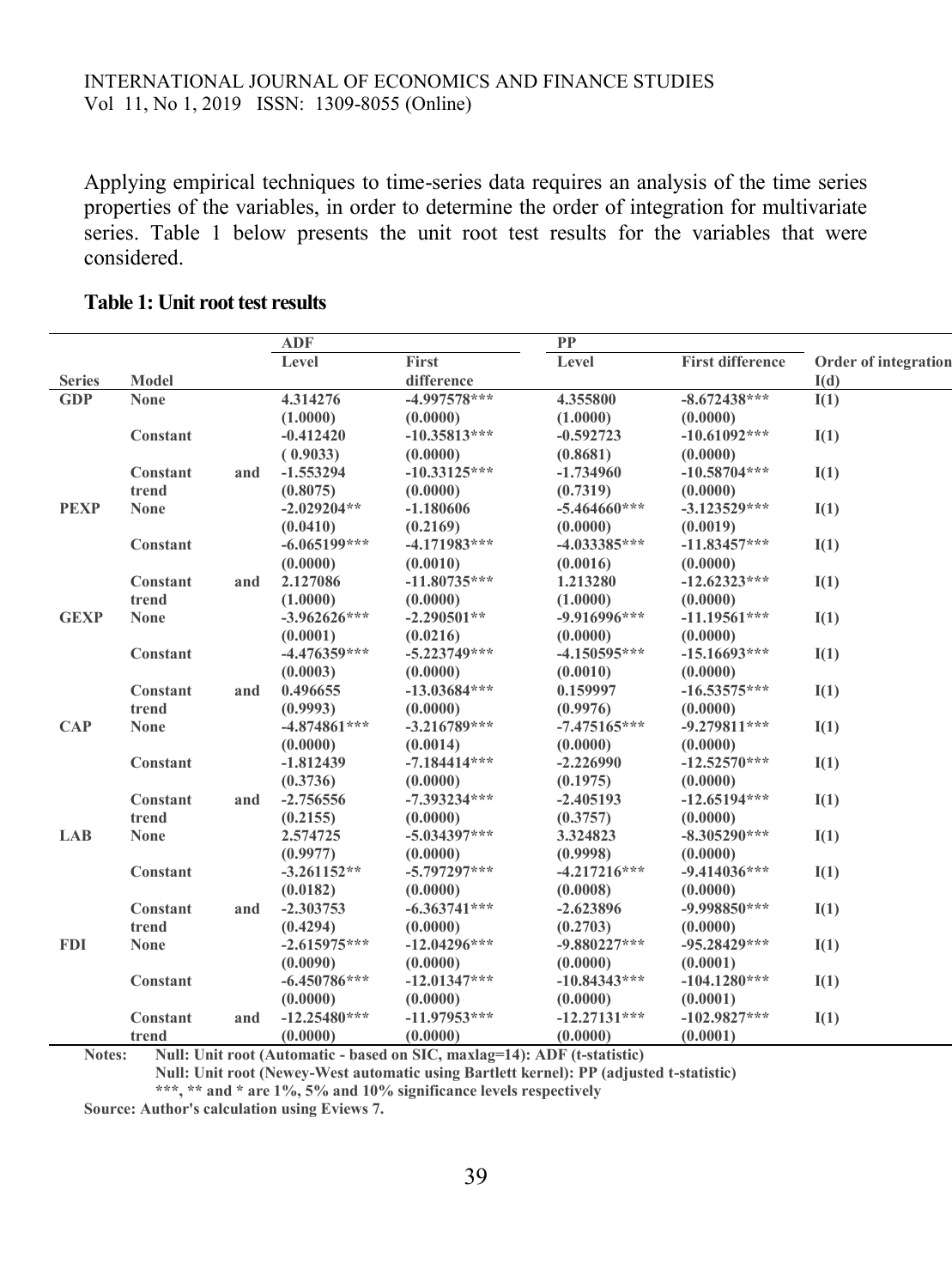The results revealed that the GDP, PEXP, GEXP, CAP and LAB are not stationary at level, but FDI is stationary at level in both ADF and PP unit root tests. This implies that there is the presence of random walk stochastic components in the non-stationary models, and an attempt to use them for estimation at level would lead to spurious regressions. Further unit root tests at first difference showed that the series are stationary, that is, integrated of order [1(1)] at first difference, with a 99 percent confidence level, which suggests the possible existence of a long-run equilibrium among the series used.

#### **3.2 Cointegration test**

Since the main objective of this study is to estimate the nature of the relationship between GEXP, PEXP, CAP, LAB AND FDI as well as how they impact the GDP.

| <b>Trace test</b> |            |                                   |           |            | <b>Maximum Eigen value test</b> |                 |
|-------------------|------------|-----------------------------------|-----------|------------|---------------------------------|-----------------|
| $H_0$             | $H_1$      | λ-trace statistic                 | p-value   | $H_0$      | $H_1$                           | λ-max statistic |
|                   |            | GDP, PEXP, GEXP, CAP, LAB and FDI |           |            |                                 |                 |
| $r=0$             | $r \geq 1$ | 202.9419                          | $0.0000*$ | $r=0$      | $r \geq 1$                      | 68.39722        |
| $r \leq 1$        | $r \geq 2$ | 134.5446                          | $0.0000*$ | $r \leq 1$ | $r \geq 2$                      | 64.34618        |
| $r \leq 2$        | $r \geq 3$ | 70.19847                          | $0.0014*$ | $r \leq 2$ | $r \geq 3$                      | 37.83343        |
| $r \leq 3$        | $r \geq 4$ | 32.36504                          | $0.0934*$ | $r \leq 1$ | $r \geq 2$                      | 18.01199        |
| $r \leq 4$        | $r \geq 5$ | 14.35305                          | 0.1680    | $r \leq 2$ | $r \geq 3$                      | 14.12117        |
| $r \leq 5$        | $r \geq 6$ | 0.231877                          | 0.6301    | $r \leq 2$ | $r \geq 3$                      | 0.231877        |
|                   |            |                                   |           |            |                                 |                 |

#### **Table 2: Cointegration test results**

**Notes: \*Rejection of the null hypothesis of no cointegration at least at 10% level of significance. Source: Author's calculation using Eviews 7.**

Applying the cointegration test can assist in detecting the type of relationship that exists among the variables. The empirical findings in Table 2 revealed that at least three cointegrating vectors of PEXP, GEXP, CAP, LAB and FDI show the presence of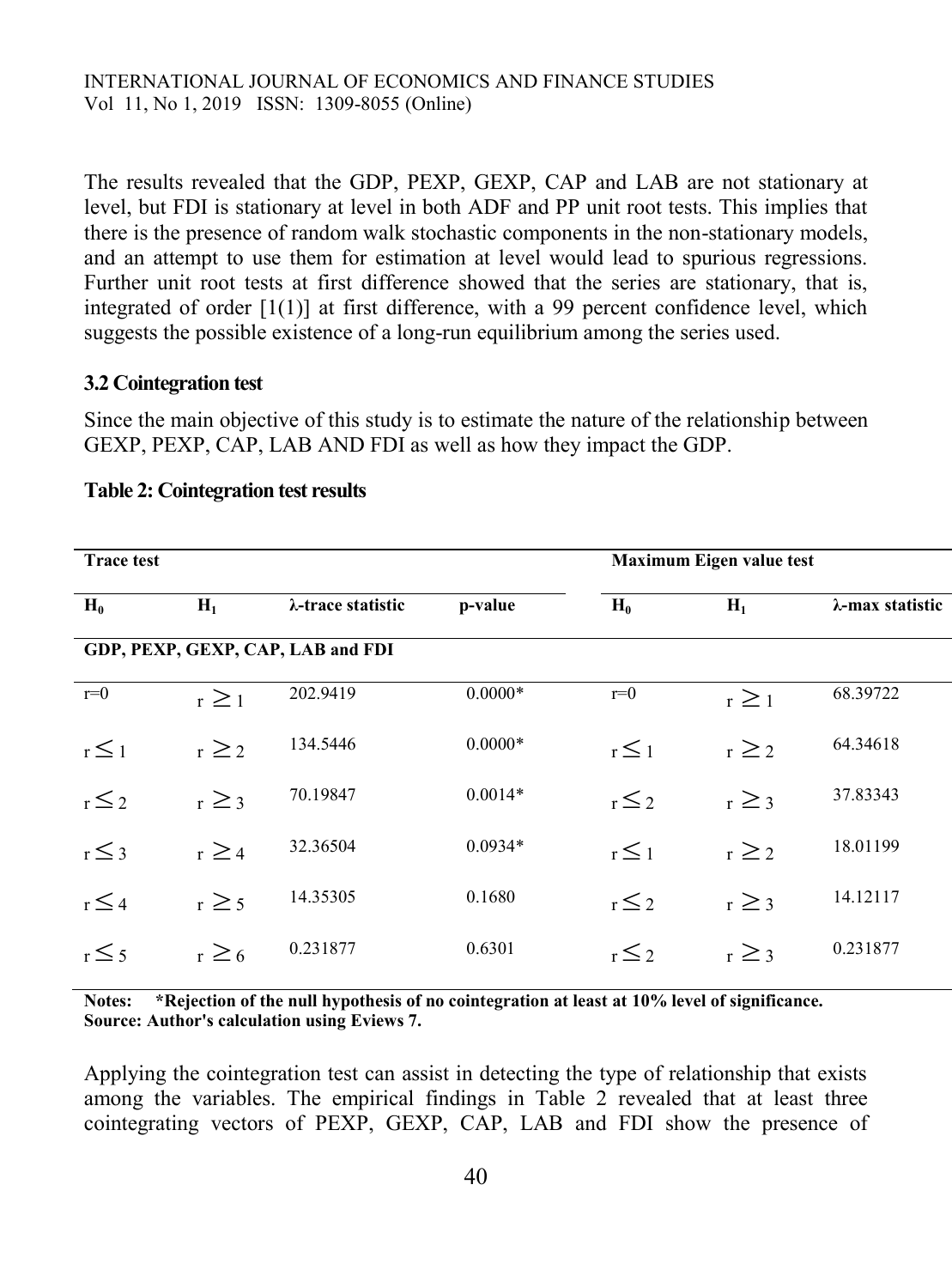cointegration. The trace statistic and maximum Eigen statistic showed that seven out of the twelve equations are statistically significant from at least the 10 percent significance level. Therefore, the study does not accept the null hypothesis that there is no cointegration. This indicates that allowing for a linear trend, there is a long-run equilibrium relationship among these variables. The implication of the findings from the cointegration test is that the variables are closely related and have the ability to assert either negative or positive effects on each other in the long-run.

#### **3.3Long-run estimates**

The long-run estimates was applied to detect the magnitude of the long-run equilibrium relationship among

|                             | <b>Dependent variable</b> |                   |  |  |
|-----------------------------|---------------------------|-------------------|--|--|
| <b>Independent variable</b> | GDP:                      | <b>GEXP</b>       |  |  |
|                             |                           |                   |  |  |
| Constant                    | 3.444707***               | $-5.431860***$    |  |  |
|                             | $[15.75018]$ ***          | $[-10.47536]$ *** |  |  |
|                             | (0.0000)                  | (0.0000)          |  |  |
| <b>GDP</b>                  |                           | $0.293111**$      |  |  |
|                             |                           | [2.048234]        |  |  |
|                             |                           | (0.0420)          |  |  |
| <b>PEXP</b>                 | $-0.240941$ ***           | 1.057884***       |  |  |
|                             | $[-6.138515]$             | [34.47250]        |  |  |
|                             | (0.0000)                  | (0.0000)          |  |  |
| <b>GEXP</b>                 | $0.076870**$              |                   |  |  |
|                             | [2.048234]                |                   |  |  |
|                             | (0.0420)                  |                   |  |  |
| <b>CAP</b>                  | 0.421039***               | $-0.135198***$    |  |  |
|                             | [37.10637]                | $[-2.110272]$     |  |  |
|                             | (0.0000)                  | (0.0362)          |  |  |
| <b>LAB</b>                  | $-0.426755***$            | $0.828773***$     |  |  |
|                             | $[-10.81166]$             | [10.71513]        |  |  |
|                             | (0.0000)                  | (0.0000)          |  |  |
| <b>FDI</b>                  | 0.204929                  | $-0.613498$       |  |  |
|                             | [0.745349]                | $[-1.145063]$     |  |  |
|                             | (0.4570)                  | (0.2537)          |  |  |
|                             |                           |                   |  |  |
| R-squared                   | 0.993455                  | 0.999319          |  |  |
| <b>F-statistic</b>          | 5524.826                  | 53433.48          |  |  |
|                             | (0.000000)                | (0.000000)        |  |  |

#### **Table 3: Long-run estimates results**

**Notes: Values in parentheses [ ] and ( ) are t-statistics and p-value.**

**\*\*\*, \*\* and \* are 1%, 5% and 10% significance level respectively**

**Source: Author's calculation using Eviews 7.**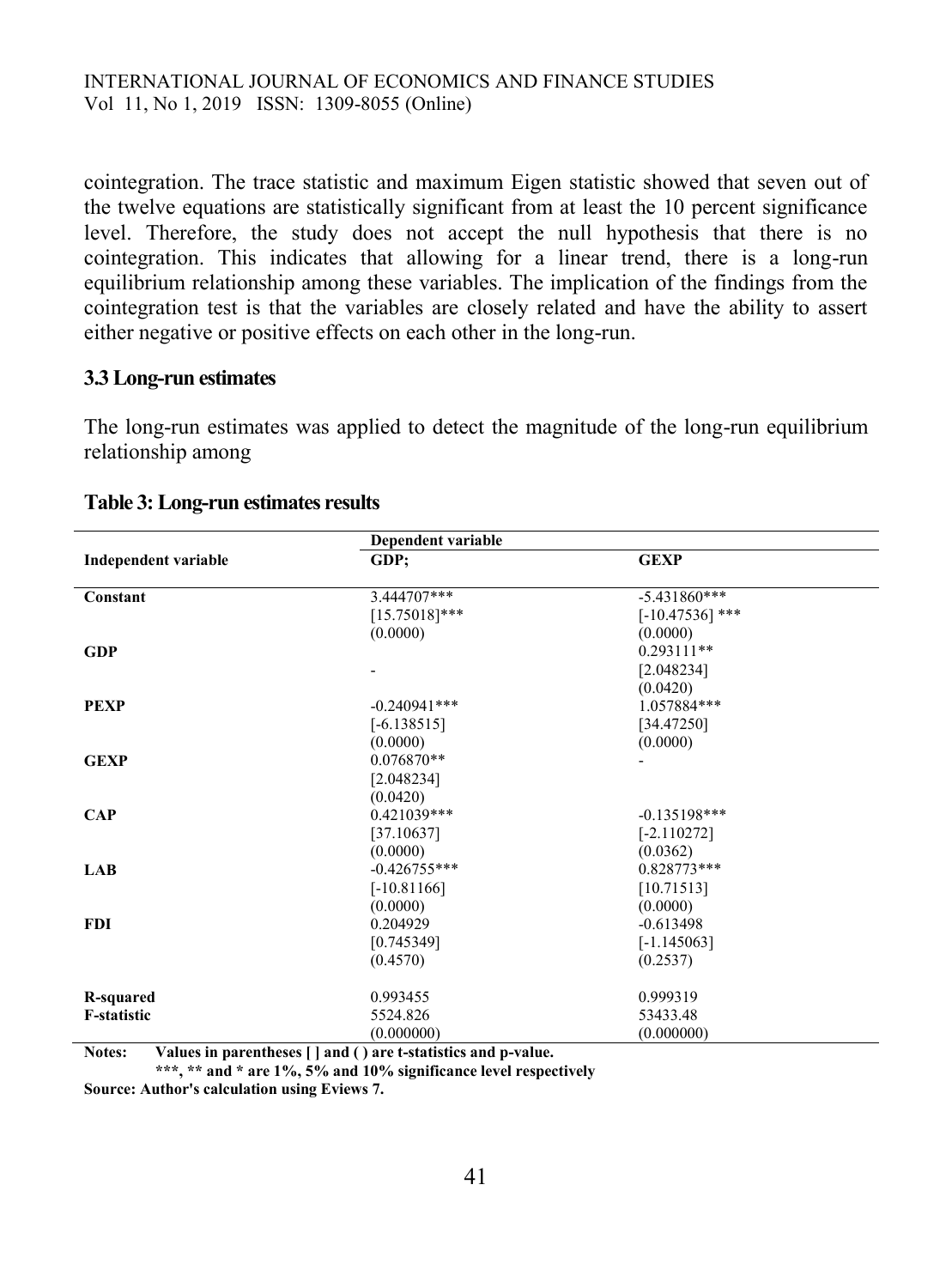the variables. In terms of the real (GDP), the results show that all the variables, except PEXP and LAB have a positive impact on real GDP. The results also reveal that a 1% decrease in PEXP leads to a 0.241 percent decrease in real GDP. The findings from the coefficient of GEXP show that a 1% rise in GEXP leads to a 0.077 percent increase in real GDP, and that a one percent increase in CAP causes a 0.421 percent increase in real GDP. Moreover, a 1% decrease in LAB leads to 0.427 percent decrease in real GDP. On the other hand, a 1% rise in FDI causes a 0.204 % increase in real GDP. The negative relationship that existed in this study between PEXP, LAB and GDP does not conform to apriori expectations but portrayed the current situation of the South African economy.

The individual significance test of the explanatory variables for the economic growth model revealed that all the other variables, except for FDI, are statistically significant in relation to real GDP at the 1% significance level, and that GEXP is statistically significant at the 5% significance level in relation to real GDP. However, FDI is not statistically significant at the 10% significance level in relation to real GDP. This implies that all the other variables assert pressure on GDP, while FDI does not. The coefficient of determination revealed that the explanatory variables caused 99.346 percent variations in real GDP, but the stochastic components caused 0.654 percent variations in real GDP. This represents a goodness of fit for the model.

The results for GEXP revealed that GDP, PEXP, and LAB have a positive impact and statistical significance of at least 5% on GEXP, while CAP is negatively related and statistically significant at the 1% level, and FDI is negatively related and statistically insignificant to GEXP within the period under investigation.

Meanwhile, a 1% increase in them causes a 0.293, 1.058 and 0.829 percent increase in GEXP respectively, but a 1% increase in CAP and FDI respectively leads to a 0.135 and 0.613 percent decrease in GEXP.

The joint significance test of the explanatory variables revealed that they are all jointly and statistically significant at the 1% significance level to GEXP. The goodness of fit test of the model revealed that all the variables cause 99.932 percent variations in GEXP, but the error term causes 0.068 percent variations in GEXP.

# **3.4 VECM test**

This test is used to evaluate the cointegration results and the speed adjustment of equilibrium. Thus, if the VECM is negative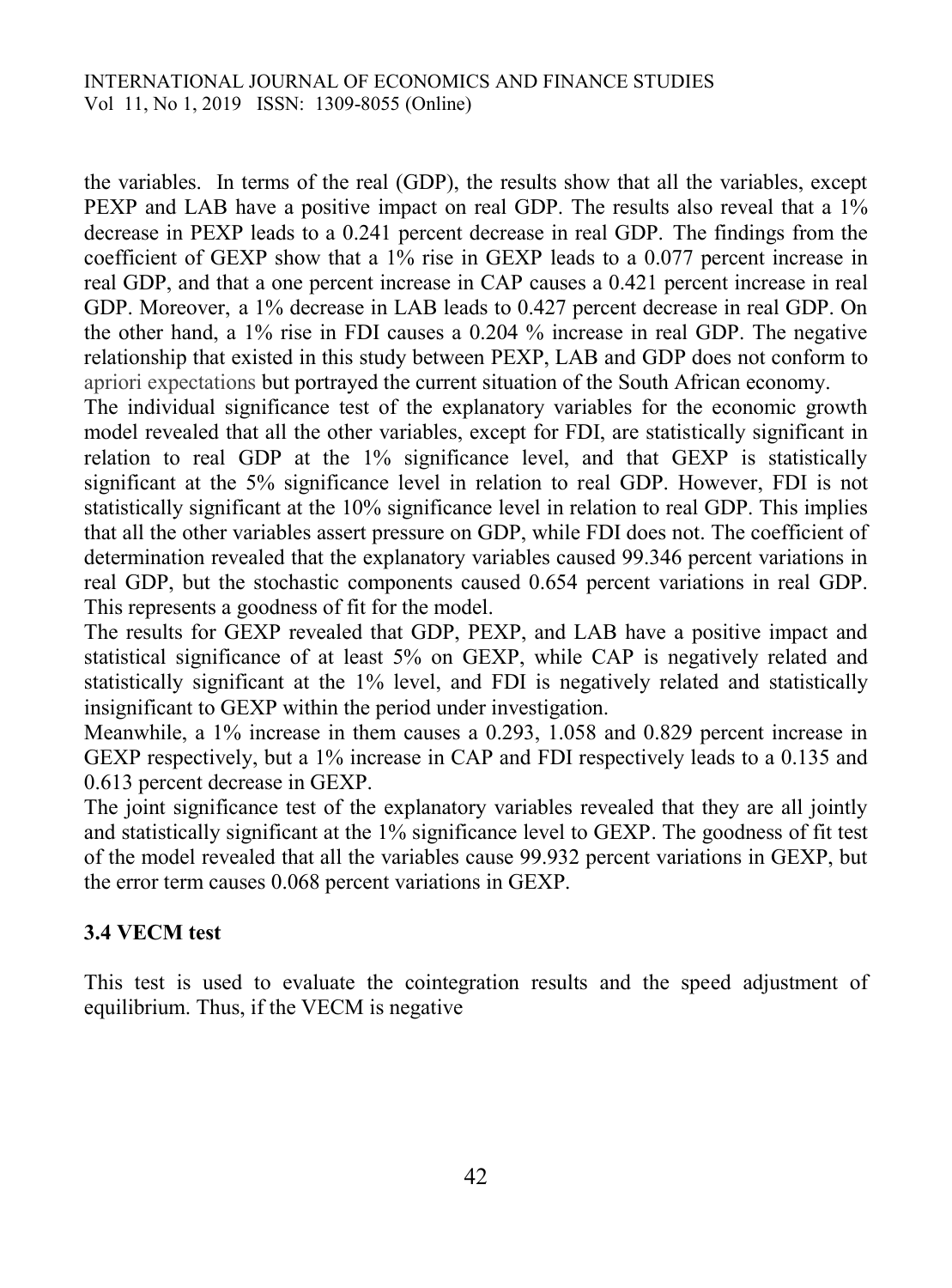# **Table 4: VECM test results**

| <b>Independent variable</b> | <b>Dependent variable</b> |                 |  |
|-----------------------------|---------------------------|-----------------|--|
|                             | <b>GDP</b>                | <b>GEXP</b>     |  |
| Constant                    | 0.000763                  | 0.049341        |  |
|                             | [0.31499]                 | [5.14604]       |  |
|                             | (0.7532)                  | (0.0000)        |  |
| $GDP_{t-1}$                 | 0.129393                  | 0.103791        |  |
|                             | [1.77540]                 | [0.35961]       |  |
|                             | (0.0776)                  | (0.7196)        |  |
| $GDP_{t-2}$                 | 0.059087                  | 0.463801        |  |
|                             | [0.80793]                 | [1.60139]       |  |
|                             | (0.4203)                  | (0.1111)        |  |
| $PEXP_{t-1}$                | 0.070380                  | 0.226684        |  |
|                             | [1.39192]                 | [1.13206]       |  |
|                             | (0.1658)                  | (0.2592)        |  |
| $PEXP_{t-2}$                | 0.029792                  | $-0.061330$     |  |
|                             | [0.58663]                 | $[-0.30495]$    |  |
|                             | (0.5582)                  | (0.7608)        |  |
| $GEXP_{t-1}$                | 0.007369                  | $-0.338007$     |  |
|                             | [0.39251]                 | $[-4.54613]$    |  |
|                             | (0.6952)                  | (0.0000)        |  |
| $GEXP_{t-2}$                | $-0.022894$               | $-0.341943$     |  |
|                             | $[-1.22465]$              | $[-4.61880]$    |  |
|                             | (0.2224)                  | (0.0000)        |  |
| $CAPt-1$                    | $-0.013328$               | $-0.060139$     |  |
|                             | $[-0.68810]$              | $[-0.78403]$    |  |
|                             | (0.4923)                  | (0.4341)        |  |
| $\text{CAP}_{t-2}$          | 0.000763                  | $-0.042407$     |  |
|                             | [0.04087]                 | $[-0.57358]$    |  |
|                             | (0.9675)                  | (0.5670)        |  |
| $LAB_{t-1}$                 | 0.353851                  | 0.492042        |  |
|                             | [4.04601]                 | [1.42067]       |  |
|                             | (0.0001)                  | (0.1572)        |  |
| $LAB_{t-2}$                 | 0.115661                  | 0.165991        |  |
|                             | [1.24314]                 | [0.45051]       |  |
|                             | (0.2155)                  | (0.6529)        |  |
| $FDI_{t-1}$                 | 0.056469                  | 0.017421        |  |
|                             | [0.80793]                 | [0.06294]       |  |
|                             | (0.4203)                  | (0.9499)        |  |
| $FDI_{t-2}$                 | 0.043021                  | 0.126404        |  |
|                             | [0.61043]                 | [0.45289]       |  |
|                             | (0.5424)                  | (0.6512)        |  |
| $ECM_{t-1}$                 | $-0.049393$               | 0.223108        |  |
|                             | $[-3.47179]$ ***          | $[3.95990]$ *** |  |
|                             | (0.0007)                  | (0.0001)        |  |
| <b>R-squared</b>            | 0.259728                  | 0.244751        |  |
| F-statistic                 | 4.615094                  | 4.262725        |  |
|                             | (0.000001)                | (0.000004)      |  |

**Notes: Values in parentheses [ ] and ( ) are t-statistics and p-value.**

**\*\*\*, \*\* and \* are 1%, 5% and 10% significance level respectively**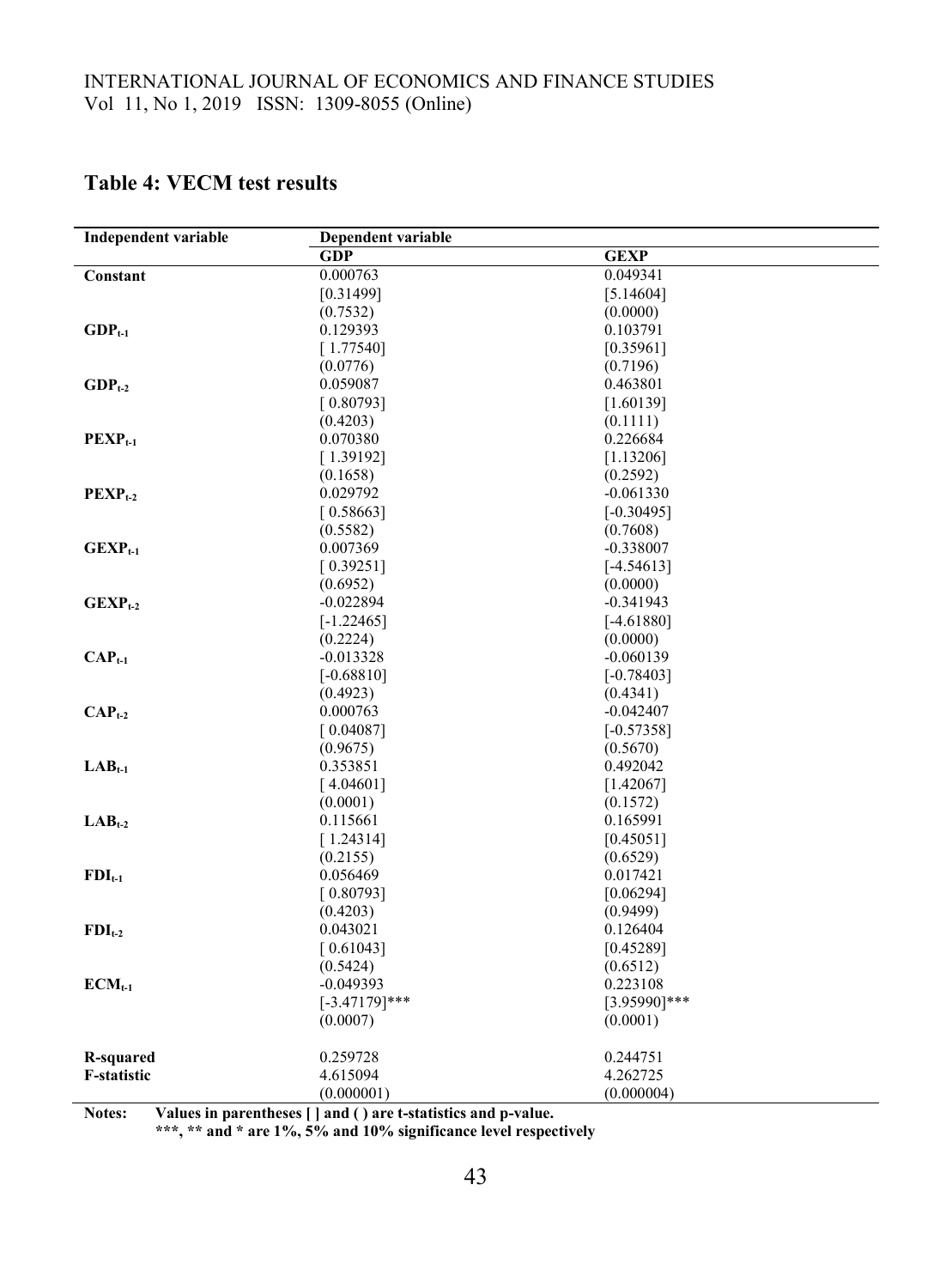#### **Source: Author's calculation using Eviews 7.**

and significant, there is a long-run equilibrium and causality running from regressors to regressand. However, if the result is otherwise, there is no long-run equilibrium. The empirical results for real GDP showed that the VECM is negative and statistically significant at the 1% significance level. Therefore, there is a long-run equilibrium relationship and causality running from the regressors, namely PEXP, GEXP, CAP, LAB and FDI, to the regressand - GDP.

The GEXP model estimations showed that the VECM is positive and statistically significant, hence there is no long-run causality running from real GDP, PEXP, CAP, LAB and FDI to GEXP. However, bivariate causality analysis suggested a strong influence of real GDP on GEXP.

# **4. Conclusion and policy recommendations**

In this study, the externality effect of government expenditure on the different components of economic growth in South Africa was empirically established. To capture information from the apartheid era and post-apartheid regime, the data covered the period from 1970Q1 to 2016Q4, and variables were derived from the Solow neoclassical growth theory and the NGP framework, due to their applicability to the South African economy. The empirical results showed the level of disequilibrium existing before and after the policy change. This implies that although the economy has improved to some extent, it is not significant because the economy still demonstrates mixed performance marked by policy imbalances.

The unit root tests revealed that all the series are stationary that is, integrated of order [1(1)] at first difference. The cointegration results indicate the existence of a long-run equilibrium relationship among the variables. The long-run estimates showed that although all the variables are statistically significant, PEXP and LAB are negatively related to economic growth. On the other hand, CAP is statistically significant, but negatively related to GEXP, and FDI is also statistically insignificant and negatively related to GEXP. The VECM empirical results for real GDP showed that there is a longrun equilibrium relationship and causality running from the regressors, namely PEXP, GEXP, CAP, LAB and FDI, to the regressand - GDP. While the results for GEXP revealed that there is no long-run causality running from real GDP, PEXP, CAP, LAB and FDI to GEXP, bivariate causality analysis suggested a strong influence of real GDP on GEXP.

Overall, the findings in this study revealed the following: firstly, due to the existence of a long-run equilibrium relationship among the variables, they have the ability to impact on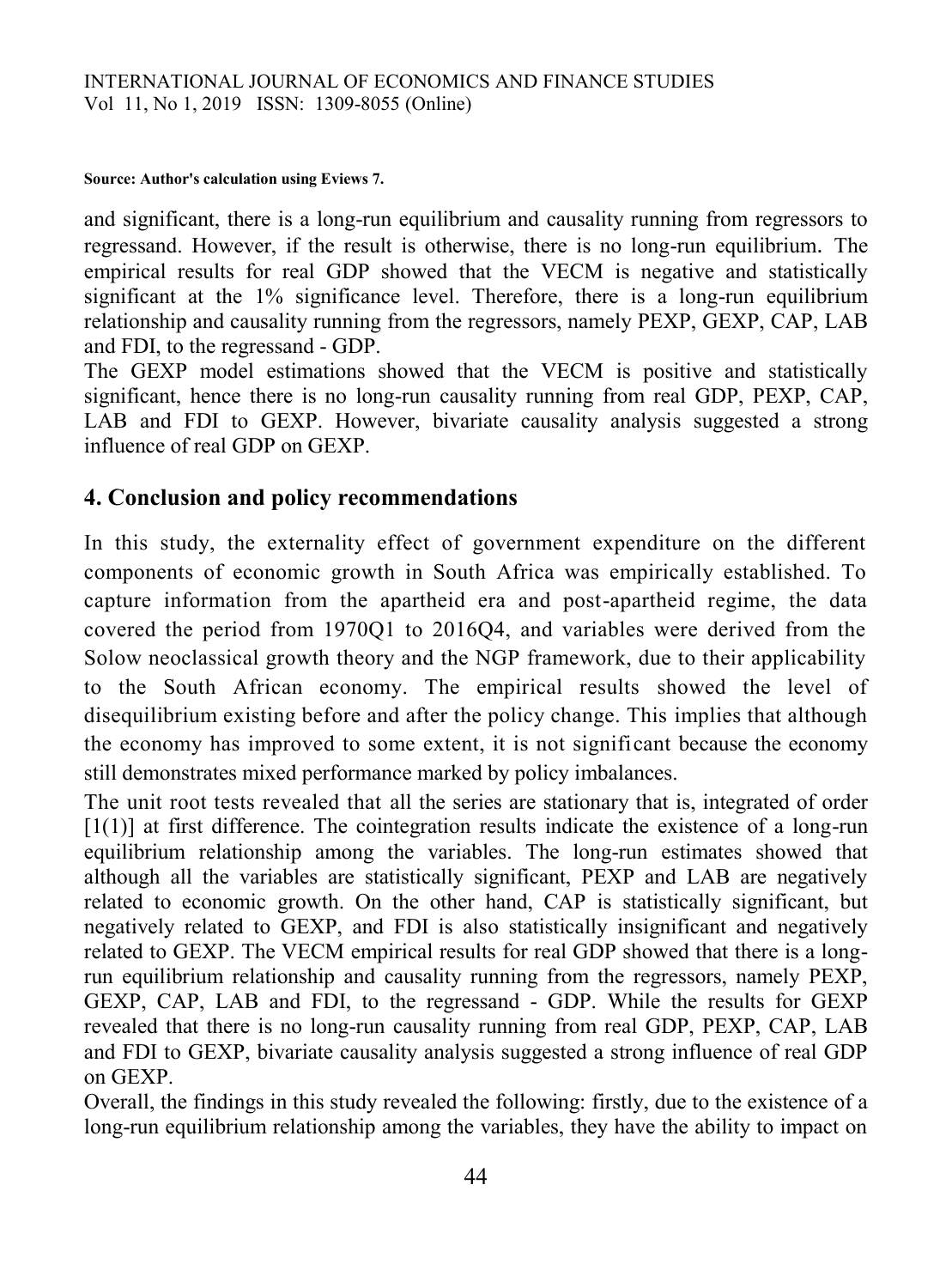each other negatively or positively in the long-run. As shown in the long-run results, PEXP and LAB have the ability to increase growth levels in South Africa, due to their significant level, but this is not the case, as a result of their negative impact on economic growth.

Secondly, with regard to the negative relationship between FDI and GEXP, it shows that excessive government expenditure, if not balanced, has the potential to reduce the positive effects of FDI on economic performance. The implication of the above analysis is that government expenditure has not impacted much on the key policy variables examined in this study. However, this does not mean that the NGP (2010) and the Solow neoclassical growth model do not apply to the South African economy.

This study therefore highlights the need for balanced expenditure, especially in terms of improving human capital development by creating an enabling environment for skills acquisitions in the form of education, as well as innovation through research and development, especially from the grassroots. There is also the need to retrain teachers trained according to the old Bantu form of education, in order to achieve effective learning and development. In addition, functionality and various individual contributions need to be encouraged more, by checking various forms of transferred payments in South Africa.

Further studies can reduce the number of years covered, so as to avoid the problems associated with data generation and the possibility of shocks from previous regimes reflecting in recent findings.

# **BIBLIOGRAPHY**

Agostino, G., Dunne, J.P. and Pieroni, L. (2016), "Government Spending, Corruption and Economic Growth," *World Development,* Vol. 84, pp. 190-205.

Ajakaiye, O., Afeikhena, T.J, Nabena, D. and Associate, (2016), "Understanding the Relationship between Growth and Employment in Nigeria," *Development Policy Research Unit:* United Nations University (UNU- WIDER), pp. 1-32.

Ajudua, E.I. and Ojima, D.J.P. (2015), "Government Expenditure, Foreign Direct Investment and Economic Growth in Nigeria," *Journal of Economics and Sustainable Development,* Vol. 6, No. 8, pp. 79-84.

Barro, R. (1990), "Government Spending in a Simple Model of Endogenous Growth," *The Journal of Political Economy*, Vol. 98, No.5, pp. S103-S125.

Carter, J., Craigwell, R. and Lowe, S. (2013), "Government Expenditure and Economic Growth in a Small Open Economy: a Disaggregated Approach," *Central Bank of Barbados,* pp. 1-28.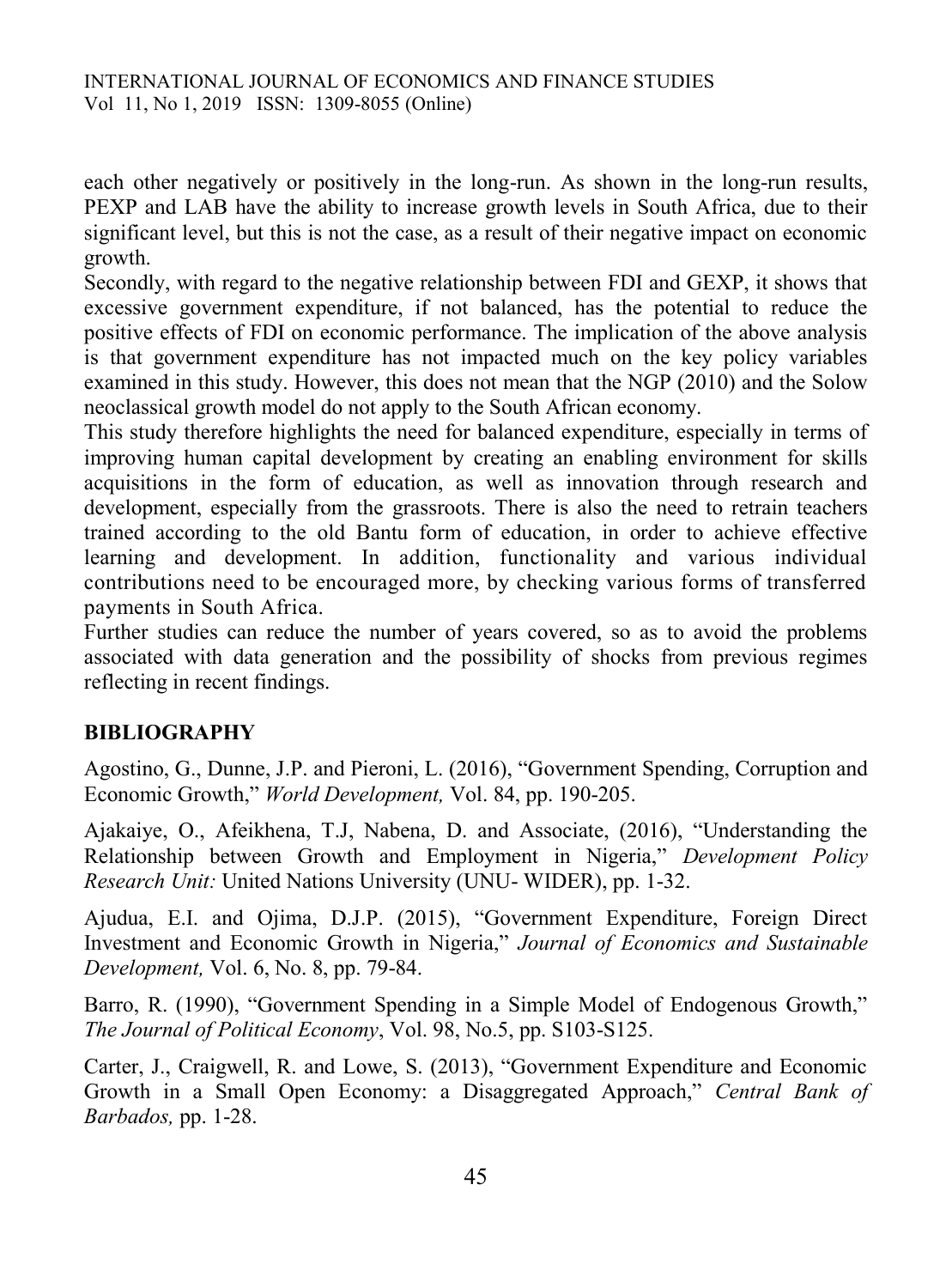Chipaumire, G. and Associates, (2014), "The Impact of Government Spending on Economic Growth: A Case of South Africa," *Mediterranean Journal of Social Sciences,* Vol. 5, No. 1, pp. 109-118.

Daurlauf, S., Kourtellos, A. and Mankin, A. (2001), "The Local Solow Growth Model," *European Economic Review,* Vol. 45, No. 4-6, pp. 928-940.

Dickey, A.D. and Fuller, I.I.A. (1971), "Distribution of the Estimators for Autoregressive Time Series with Unit Root," *Journal of American Statistical Association*, Vol. 75, pp. 427-431.

Dickey, A.D. and Fuller, I.I.A. (1981), "Distribution of the Estimators for Autoregressive Time Series with Unit Root," *Journal of American Statistical Association*, Vol. 102, pp. 53-69.

Domar, E.D. (1946), "Capital Expansion, Rate of Growth and Employment," *Econometrica,* Vol. 14, pp. 137-147.

Engle, R.F. and Granger, C.W.J. (1987), "Cointegration and Error Correction: Representation, Estimation and Testing," *Econometrica,* Vol. 55, No. 2, pp. 257-276.

Fedderke, J., Perkins, P. and Luiz, J. (2006), "Infrastructural Investment in Long-Run Economic Growth: in South Africa," *World Development Journal,* Vol. 34, No. 6, pp. 1037-1059.

Gibeseu, O. (2010), "Does the Gross Fixed Capital Formation Represent a Factor for supporting the Economic Growth?" *Munich Personal RePEc Archive (MPRA)* Paper 50135, pp. 1-6.

Granger, C.W. (1981), "Testing for causality," *Journal of Economic Dynamic and Control*, Vol*.* 4, pp. 229-252.

Harrod, R.F. (1939), "An Essay in Dynamic Theory," *Economic Journal,* Vol. 49, pp. 14- 33.

Johansen, S. and Juselius, K. (1990), "Maximum Likelihood Estimation and Inference on Cointegration with Applications to Money Demand," *Oxford Bulletin of Economics and Statistics,* Vol. 52, No. 2, pp. 169-210.

Karim, Z., Karim, B. and Zaidi, M. (2012), "Fixed Investment Household Consumption and Economic Growth: a Structural Vector Error Correction Model (SVECM) Study of Malaysia," *International Journal of Business and Society,* Vol. 13, No. 1, pp. 63-76.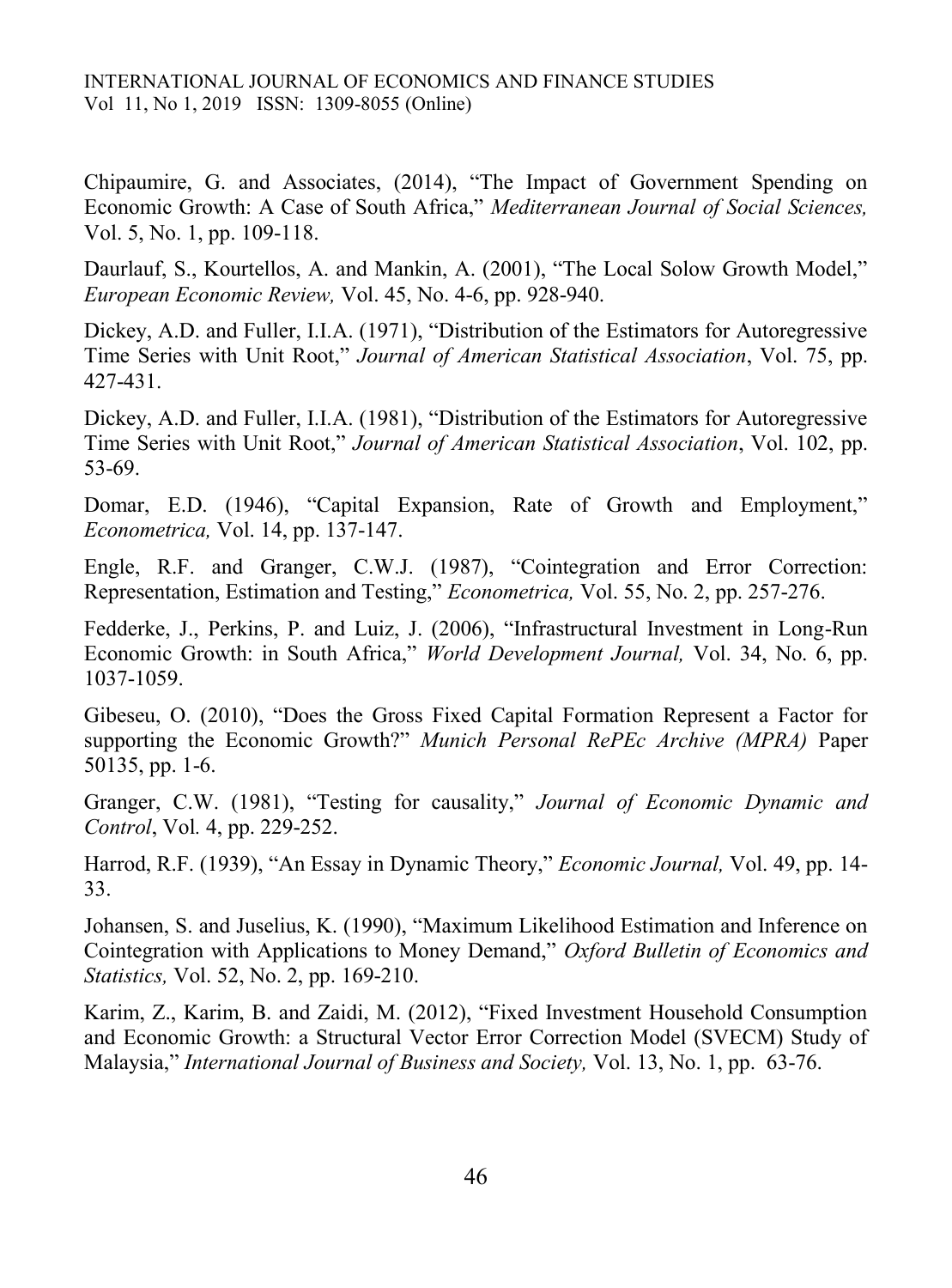Keita, L. (2016), "Models of Economic Growth and Development in the Context of Human Capital Investment-The Way Forward for Africa," *African Development,* Vol. XLI, No. 1, pp.23-48.

Keynes, J.M. (1936), The General Theory of Interest, Employment and Money, McMillan: London.

Kolawale, B.O. and Odubunmi, S.A. (2015), "Government Capital Expenditure, Foreign Direct Investment and Economic Growth Relationship in Nigeria," *Mediterranean Journal of Social Sciences,* Vol. 6, No. 4, pp.444-453.

Liu, D. (2007), "Growth Theory and Application: the case South Africa", University of Pretoria: *Department of Economics Working Paper 2007-14.* South Africa.

Lucas, R. (1988), "On the Mechanics of Economic Development," *Journal of Monetary Economics,* Vol. 22 No.1, pp. 3-42.

Lutkepohl, H. and Killian, L. (2016), *"Structural Vector Autoregressive Analysis*," Cambridge University Press: Cambridge, pp. 73-105.

Mosikari, J. and Matlwa, K. (2014), "An Analysis of Defense Expenditure and Economic Growth in South Africa," *A Mediterranean Journal of Social Sciences,* Vol. 20, No. 5, pp. 2769-2776.

Moyo, T. and Mamobolo, M. (2014), "The National Development Programme (NDP): a Comparative Analysis with the Reconstruction and Development Programme (RDP), Growth Employment and Redistribution (GEAR) Programme and Accelerated and Shared Growth Initiative for South Africa (ASGISA)," *Journal of Public Administration,*  Vol. 49, No. 3, pp. 946-959.

Nasir, Z.A. (2012), "Household Consumption and Economic Growth: Cointegration and Causality Analysis of Malaysia," *International Journal of Business and Society,* pp. 56- 70.

National Planning Commission (2011), Diagnostic Overview of National Development Plan 2030, [www.info.gov.za/views,](http://www.info.gov.za/views) [Accessed 22.08. 2017]

Odiahmbo, N.M. (2015), "Government Expenditure and Economic Growth in South Africa: an Empirical Investigation," *Atlantic Economic Journal,* Vol. 43, No. 3, pp. 393- 406.

Philips, P. and Perron, P. (1988), "Testing for a Unit Root in time series regression," *Biometrika,* Vol. 75, No. 2, pp. 335-346.